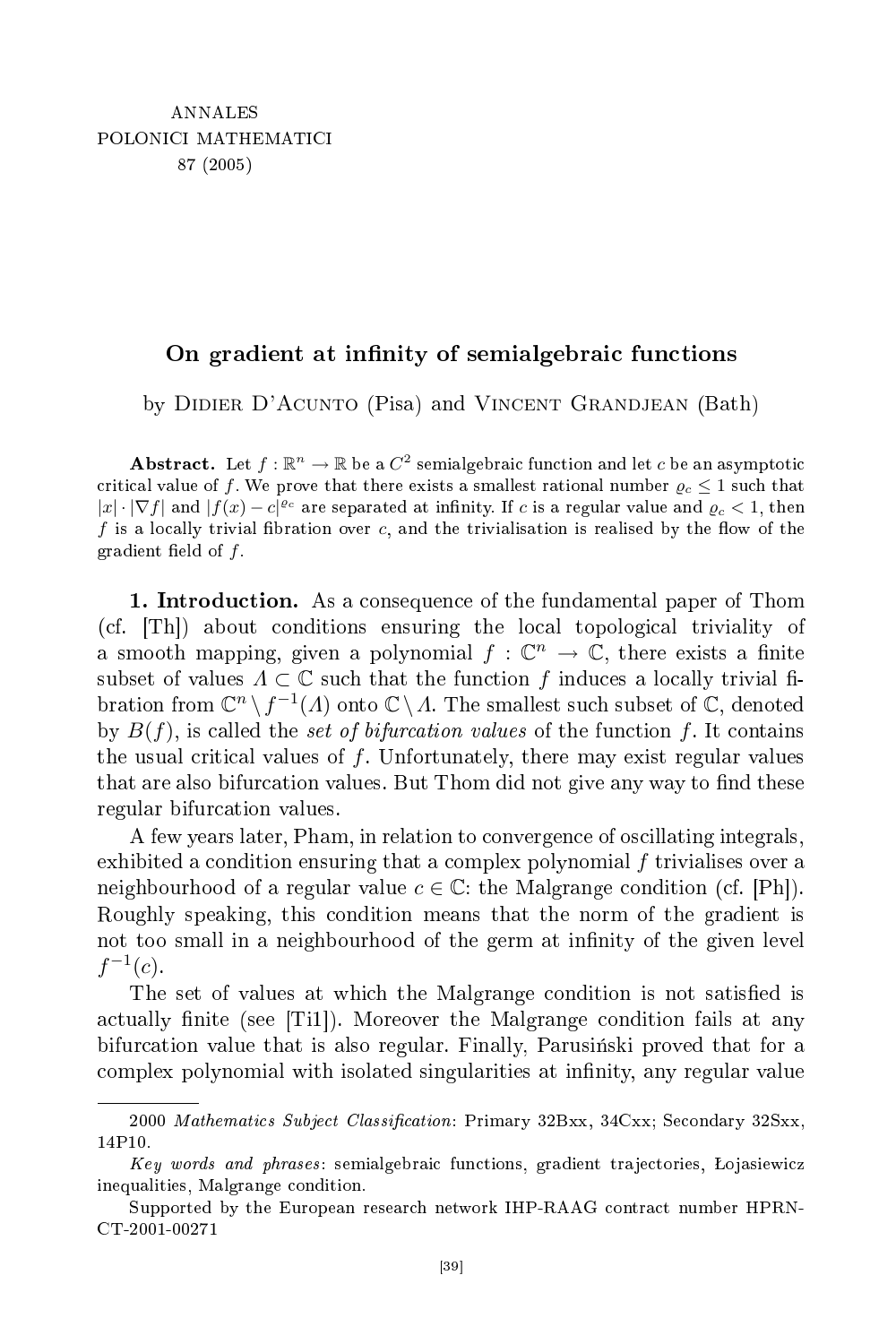at which the Malgrange condition fails is a bifurcation value (see [Pa]). Yet, in full generality, we still do not know if this property is true for any omplex polynomial.

Now, let us turn to the case of a real polynomial  $f$ . As in the complex situation, the set of bifurcation values, as defined above, is finite, as also is the set of values at which the Malgrange condition is not satisfied (see Ve), [Ti1]). Again, no regular bifurcation value satisfies the Malgrange condition. As in the complex case, this hopefully ensures a fibration theorem outside these special fibres and the critical fibres. But in the real case, the result of Parusinski is no longer true. A regular value of a real plane polynomial at whi
h the Malgrange ondition fails is not ne
essarily a bifur
ation value (see the King–Tibăr–Zaharia and Parusiński examples in Section 5).

When the Malgrange condition is satisfied at a regular value  $c$ , the function is locally trivial over a neighbourhood of c. Moreover, this trivialisation can be realised by the flow of the gradient vector field  $\nabla f$ .

At the early stage of this work, we expe
ted that, at least in the real plane case, trivialising by  $\nabla f$  in a neighbourhood of a regular value c and having the Malgrange condition satisfied at c were equivalent conditions. But this belief was erroneous, as shown by the Parusinski example in Section 5.

Nevertheless, these examples have led us to try to understand more closely the connections between the behaviour of the trajectories of the gradient field  $\nabla f$ , the asymptotic geometry of the neighbouring levels of the level c and the failure of the Malgrange condition at  $c$ . We have been particularly interested in the trajectories leaving any compact subset of  $\mathbb{R}^n$  and along which  $f$  tends to a finite value  $c$  at infinity. We will not explore here the very difficult problem of the qualitative behaviour of such trajectories, but they have led us to the discovery of the Kurdyka–Lojasiewicz exponent at infinity for c and its corresponding gradient-like inequality in a neighbourhood of the level  $c$  at infinity, a notion that actually improves the Malgrange condition considerably, and with a geometric content closely connected to the foliation by the levels of  $f$ .

In this article we will work with  $C^1$  (or  $C^2$  depending on the context) semialgebraic functions, since most of the results we are interested in, originally stated in the polynomial ase, are also available in the semialgebrai

Conventions. Let  $u$  and  $v$  be two germs at infinity of single real variable functions. We write  $u \sim v$  to mean that the ratio  $u/v$  has a non-zero finite limit at infinity. We write  $u \simeq v$  when the limit of  $u/v$  at infinity is 1.

2. Asymptotic critical values and the embedding theorem. Let  $f: \mathbb{R}^n \to \mathbb{R}$  be a  $C^1$  semialgebraic function. Just as in the introduction,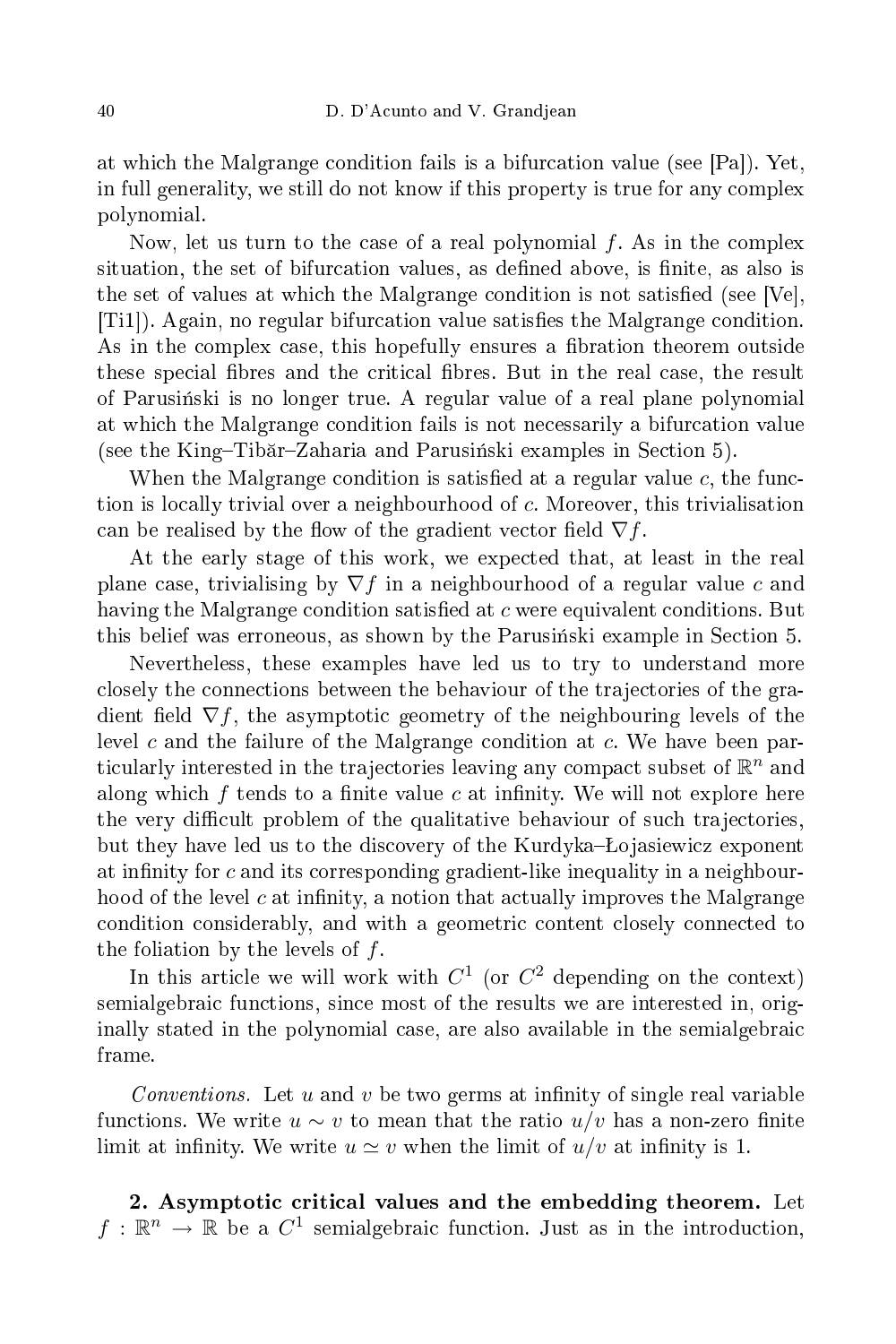the fibres of f exhibit only finitely many topological types ([Ve] or [KOS]). The values at which the topology changes are called *bifurcation values* (or atypical values) of  $f$ . Any other value is called a typical value. The set of atypical values is finite and denoted by  $B(f)$ . In this set, we distinguish two sorts of values; the usual critical values, denoted by  $K_0(f)$ , and  $K_{\infty}(f)$ , the asymptotic critical values, at which the Malgrange condition fails:

DEFINITION 2.1. The function f satisfies the *Malgrange condition*  $(M)$ at a value  $t \in \mathbb{R}$  if there exists a constant  $C > 0$  such that for sufficiently large x and  $f(x)$  sufficiently close to t the following inequality holds:

$$
|\mathbf{M}) \qquad |x| \cdot |\nabla f(x)| \ge C.
$$

Equivalently,  $c \in K_{\infty}(f)$  if there exists an unbounded sequence  $\{x_{\nu}\}_{\nu}$  $\in \mathbb{R}^n$  such that  $f(x_\nu) \to c$  and  $|x_\nu| \cdot |\nabla f(x_\nu)| \to 0$ .

REMARK 2.2. The previous definition and the notion of critical values at infinity also make sense for any  $C^1$  real function defined on an unbounded open subset of  $\mathbb{R}^n$ , as well as for complex polynomials.

Let  $K(f) = K_0(f) \cup K_\infty(f)$  be the set of generalised critical values.

In the real case, condition  $(M)$  ensures the trivialisation via the gradient field  $\nabla f.$  To be more precise, assume that  $f$  denotes a  $C^2$  semialgebraic function. Let  $\varPhi$  be the local flow of  $\nabla f/|\nabla f|^2$  defined as the mapping satisfying the following onditions:

$$
\frac{d\Phi}{dt}(x,t) = \frac{\nabla f}{|\nabla f|^2} \circ \Phi(x,t) \quad \text{and} \quad \Phi(x,0) = x.
$$

Let us begin by stating an embedding theorem, which is fundamental to this work. Let c be a regular value of f. Let t be any regular value such that  $[t, c] \cap K(f) = \emptyset$  if  $t < c$ , or  $[c, t] \cap K(f) = \emptyset$  if  $t > c$ . Then we have:

THEOREM 2.3 ([D'A2]). There exists a  $C^1$  injective open immersion  $\phi$  :  $f^{-1}(c)$   $\rightarrow$   $f^{-1}(t)$ . More precisely, the flow of  $\nabla f/|\nabla f|^2$  embeds each connected component of  $f^{-1}(c)$  into a connected component of  $f^{-1}(t)$ .

REMARK 2.4. The mapping  $\phi$  is in fact the restriction to  $f^{-1}(c)\times\{t\}$  of the mapping  $\Phi$ . Such an embedding  $\phi$  maps diffeomorphically the compact connected components of  $f^{-1}(c)$  onto those of  $f^{-1}(t)$ .

If the flow of  $\nabla f$ , over a neighbourhood of a regular value c, does not trivialise f, then there is at least a trajectory of  $\nabla f$  that never reaches the level c. More precisely, we introduce the following

DEFINITION 2.5. An integral curve of  $\nabla f$ , leaving any compact subset of  $\mathbb{R}^n$  and such that the function f has a finite limit c along a half-branch at infinity of this trajectory, is called an *integral curve* (or *trajectory*) of *infinite* length at c.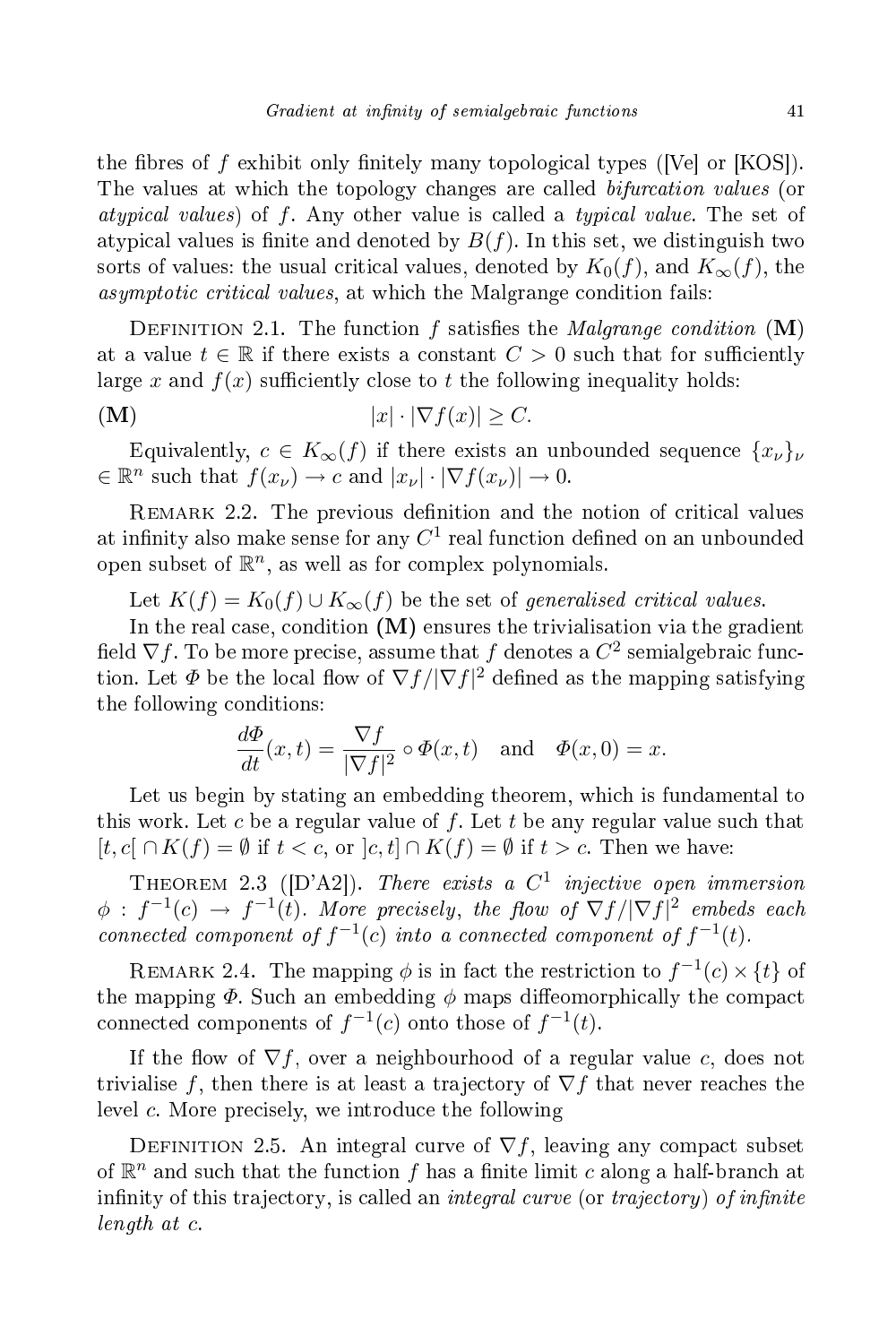3. Kurdyka–Łojasiewicz exponent at infinity for an asymptotic critical value. The standard Lojasiewicz gradient inequality states that if  $f:U\to\mathbb{R}$  is an analytic function in a neighbourhood  $U$  of the origin  $0\in\mathbb{R}^n$ such that  $\nabla f(0) = 0$ , then there exist  $U_0 \subset U$  and positive numbers  $\rho$  and C such that

$$
|\nabla f| \ge C|f - f(0)|^{\varrho} \quad \text{ on } U_0.
$$

The infimum of the exponents  $\varrho$  such that  $|\nabla f| |f - f(0)|^{-\varrho}$  has a positive limit along any sequence converging to 0 is called the *Lojasiewicz exponent* of f and is a rational number lying in  $[0, 1]$ .

REMARK 3.1. Let  $f: \mathbb{C}^n \to \mathbb{C}$  be a polynomial. There is already a notion of Lojasiewicz exponent at infinity, meaningful in this setting (see [Ha]). Namely, if c is a regular value of f, the Lojasiewicz exponent at infinity for  $c$ is the supremum of the real numbers  $\theta$  for which there exists  $C > 0$  such that for all x with  $|x| \gg 1$  and  $|f(x) - c| \ll 1$ ,

$$
|\nabla f(x)| \ge C|x|^{\theta}.
$$

Let  $L_c(f)$  be this supremum. It is again a rational number and c is an asymptotic critical value if and only if  $L_c(f) < -1$ .

Our purpose is to compare  $|\nabla f(x)|$  with  $|f(x) - c|$  for an asymptotic critical value  $c$  of a semialgebraic function. The following result provides an analog at infinity of the standard Lojasiewicz gradient inequality stated above. This is the first important result of this article; to the best of our knowledge, it has not been known before.

PROPOSITION 3.2. Let  $f$  be a  $C^1$  semialgebraic function. If  $c \in \overline{\text{Im } f}$ , then there exist real numbers  $C, R, \tau > 0$  and a smallest rational number  $\varrho_c \leq 1$  such that for all  $x \in \mathbb{R}^n$  with  $|x| > R$  and  $|f(x) - c| < \tau$ , we have

$$
|x| \cdot |\nabla f(x)| \ge C|f(x) - c|^{e_c}.
$$

*Proof.* By the curve selection lemma, it suffices to prove this fact on semialgebraic curves having a half-branch at infinity. For simplicity we will only consider values  $t < c$ . Let G be a semialgebraic half-branch at infinity, along which f tends to  $c \in \mathbb{R}$  at infinity. We can assume that f is increasing along G. Let  $[c - \tau, c] \ni t \mapsto g(t) \in \mathbb{R}^n$  be a semialgebraic parametrisation of the germ of G at infinity satisfying  $f \circ g(t) = t$  for each t. Then there exist a rational number  $\eta > 0$  and a positive real number K such that

$$
|g(t)| \simeq K|t - c|^{-\eta} \quad \text{as } t \to c.
$$

By usual semialgebraic arguments, we get

$$
|g'(t)| \simeq K\eta |t - c|^{-(1+\eta)} \quad \text{as } t \to c.
$$

Taking derivatives with respect to  $t$ , we obtain

$$
(f \circ g)'(t) = \langle \nabla f(g(t)), g'(t) \rangle = 1.
$$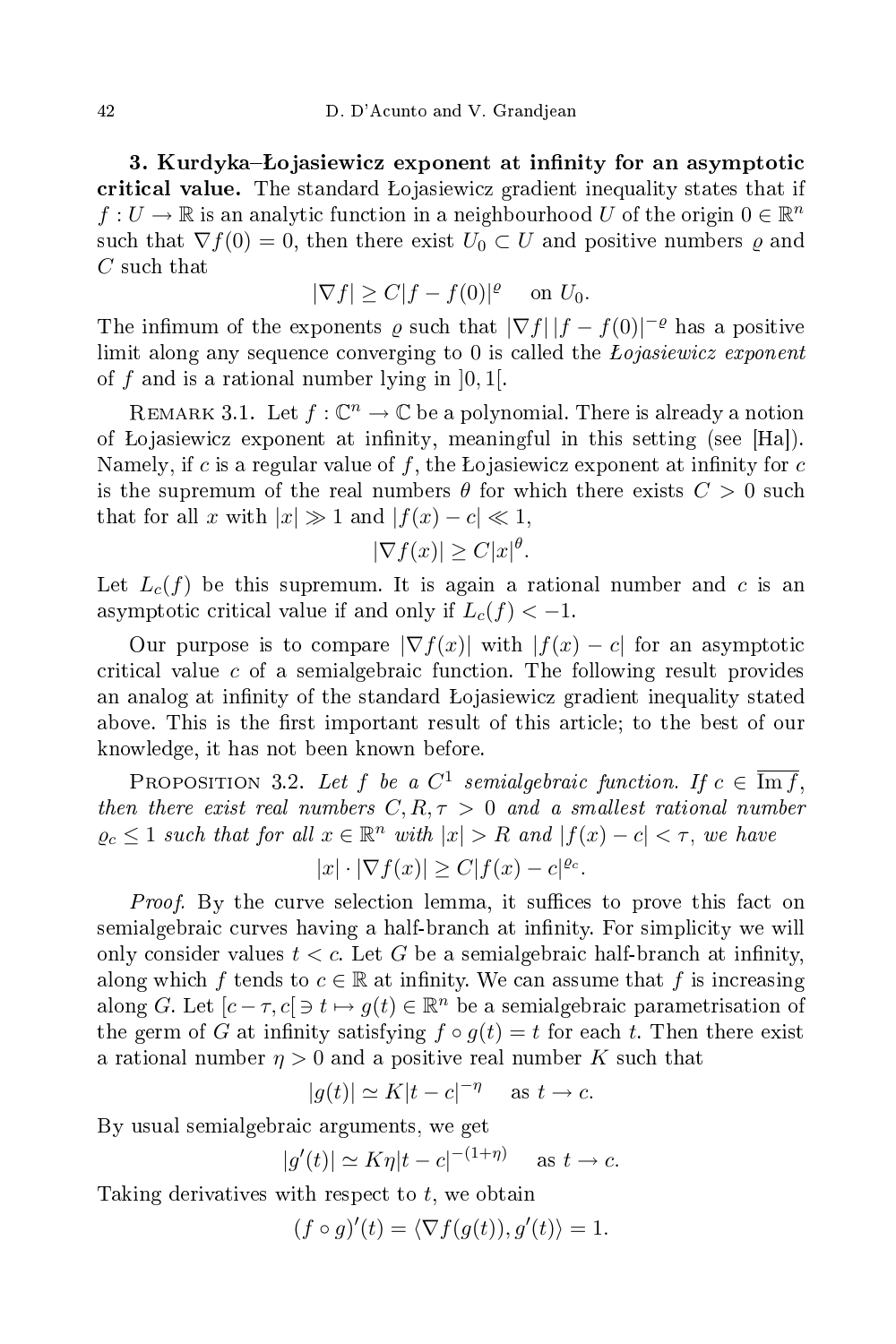Thus, we dedu
e

$$
|\nabla f(g(t))| \ge \frac{1}{2K\eta} |t - c|^{\eta + 1},
$$

(3.1) 
$$
|g(t)| \cdot |\nabla f(g(t))| \geq \frac{1}{4\eta} |t - c|.
$$

Since the function  $t \mapsto f(g(t))$  is semialgebraic, there exists a rational number  $\nu$  such that

$$
|g(t)| \cdot |\nabla f(g(t))| \sim |t - c|^{\nu}.
$$

From inequality (3.1) we obtain  $\nu \leq 1$ .

Let  $\varrho_c$  be the infimum of these exponents  $\nu$ . Define

$$
E_c = \left\{ q \in \mathbb{Q} : \lim_{|x| \to +\infty} \frac{|x| \cdot |\nabla f(x)|}{|f(x) - c|^q} \in \mathbb{R}_+^*, \lim_{|x| \to +\infty} f(x) = c \right\}.
$$

We easily verify that  $E_c$  is a semialgebraic subset of R contained in Q, hence it is finite (for details see [KMP, Proposition 4.2]). Thus  $\rho_c$  is rational.

Since there is yet a Łojasiewicz exponent at infinity (cf. Remark 3.1), we will refer to  $\rho_c$  as the Kurdyka-Lojasiewicz exponent at infinity of the function f for the value c.

REMARK 3.3. Let us mention that Proposition 3.2 also holds when  $f$ :  $V \to L$  is a semialgebraic  $C^1$  function, defined on a closed and connected semialgebraic  $C^1$  submanifold V of  $\mathbb{R}^n$ , equipped with the semialgebraic Riemannian metri indu
ed from the Eu
lidean one.

The Malgrange condition corresponds to a value c of the given function for which the Kurdyka–Lojasiewicz exponent at infinity for  $c$  is less than or equal to 0. The following proposition is just a rewriting of condition  $(M)$ :

PROPOSITION 3.4. Let f be a  $C^1$  semialgebraic function. Let  $c \in \overline{\text{Im } f}$ . Then c is an asymptotic critical value of  $f$  if and only if the Kurdyka- $Loiasiewicz$  exponent at infinity of  $f$  for  $c$  is positive.

Let  $c \in K_{\infty}(f) \setminus K_0(f)$  and let  $\varrho_c$  be the Kurdyka-Łojasiewicz exponent at infinity for c. This number contains interesting information about the kind of value (typical or not) that c could be, as shown by the following

THEOREM 3.5. Let  $f$  be a  $C^2$  semialgebraic function. If  $\varrho_c < 1$ , then  $f$ is a locally trivial fibration over c. Moreover, the fibration can be realised by the flow of  $\nabla f / |\nabla f|^2$ .

*Proof.* For simplicity we shall again only work with values  $t < c$ . Let  $c_0 < c$  be such that  $[c_0, c] \cap K(f) = \{c\}$ , and let  $R, C > 0$  be real numbers such that the assertion of Proposition 3.2 holds in  $f^{-1}([c_0, c]) \cap \{|x| > R\}$ with constant C. Let  $x_0 \in f^{-1}(c_0) \cap \{|x| > R\}$  and let  $\gamma$  be a (maximal)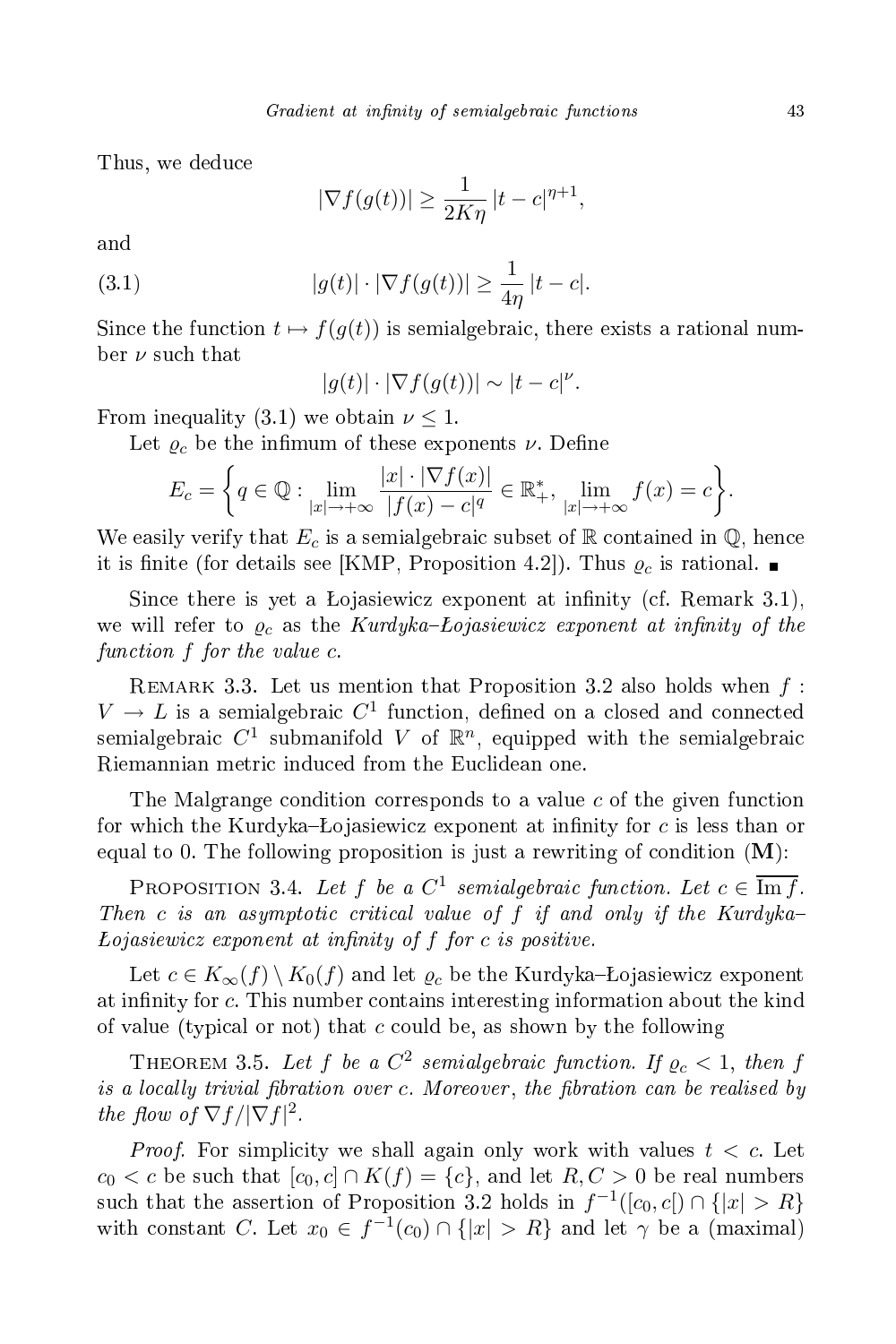trajectory of  $\nabla f$  parametrised by the levels of f. So  $\gamma$  satisfies the differential equation experimental control of the control of the control of the control of the control of the control of the control of the control of the control of the control of the control of the control of the control of the control of the

(3.2) 
$$
\gamma'(t) = \mathbf{X}(\gamma(t)), \quad \gamma(c_0) = x_0 \in f^{-1}(c_0),
$$

where  $\mathbf{X} = \nabla f / |\nabla f|^2$ . Thus, for each  $t \in [c_0, c]$ , we obtain  $f \circ \gamma(t) = t$ . Integrating (3.2) between  $c_0$  and  $t < c$ , we obtain

(3.3) 
$$
\int_{c_0}^t \gamma'(s) ds = \int_{c_0}^t \mathbf{X}(\gamma(s)) ds.
$$

From  $(3.3)$ , we get a first inequality

(3.4) 
$$
|\gamma(t)| \le |\gamma(c_0)| + \int_{c_0}^t \frac{ds}{|\nabla f(\gamma(s))|}.
$$

Using Proposition 3.2 we have

(3.5) 
$$
|\gamma(t)| \le |\gamma(c_0)| + \int_{c_0}^t \frac{|\gamma(s)|}{C|s - c|^{c_c}} ds.
$$

Then the Gronwall Lemma gives

(3.6) 
$$
|\gamma(t)| \le |\gamma(c_0)| \exp \int_{c_0}^t \frac{ds}{C|s-c|^{c_c}},
$$

whi
h a
tually yields

(3.7) 
$$
|\gamma(t)| \leq |\gamma(c_0)| \exp \frac{(c-c_0)^{1-\varrho_c} - (c-t)^{1-\varrho_c}}{C(1-\varrho_c)}.
$$

Hence  $|\gamma(t)|$  has a finite limit as t tends to c. This implies that the embedding  $\phi$  of Theorem 2.3 is essentially a diffeomorphism from  $f^{-1}(t)$  onto  $f^{-1}(c)$ . This ends the proof.  $\blacksquare$ 

Remark 3.6. Note that Theorem 3.5 also holds under the assumptions of Remark 3.3, provided the  $C^1$  regularity of f is replaced by  $C^2$  regularity.

COROLLARY 3.7. If c is a regular value and a bifurcation value, then the  $Kurdyka-Lojasiewicz at infinity for c is equal to 1.$ 

*Proof.* Since we cannot trivialise the function f over a neighbourhood of c, from Theorem 3.5, the exponent has to be 1.  $\blacksquare$ 

When  $c$  belongs to  $K_\infty(f)\operatorname{\backslash} B(f),$  the function  $f$  induces a locally trivial bration over <sup>a</sup> neighbourhood of c. Moreover, this trivialisation is provided by the flow of  $\nabla f/|\nabla f|^2$  when the Kurdyka-Łojasiewicz exponent at infinity for  $c$  is strictly less than 1. From the view point of Definition 2.5, Theorem 3.5 an be stated in another way:

COROLLARY 3.8. Let  $\Gamma$  be a trajectory of  $\nabla f$  of infinite length at c. Then the Kurdyka-Lojasiewicz exponent at infinity of c is equal to 1.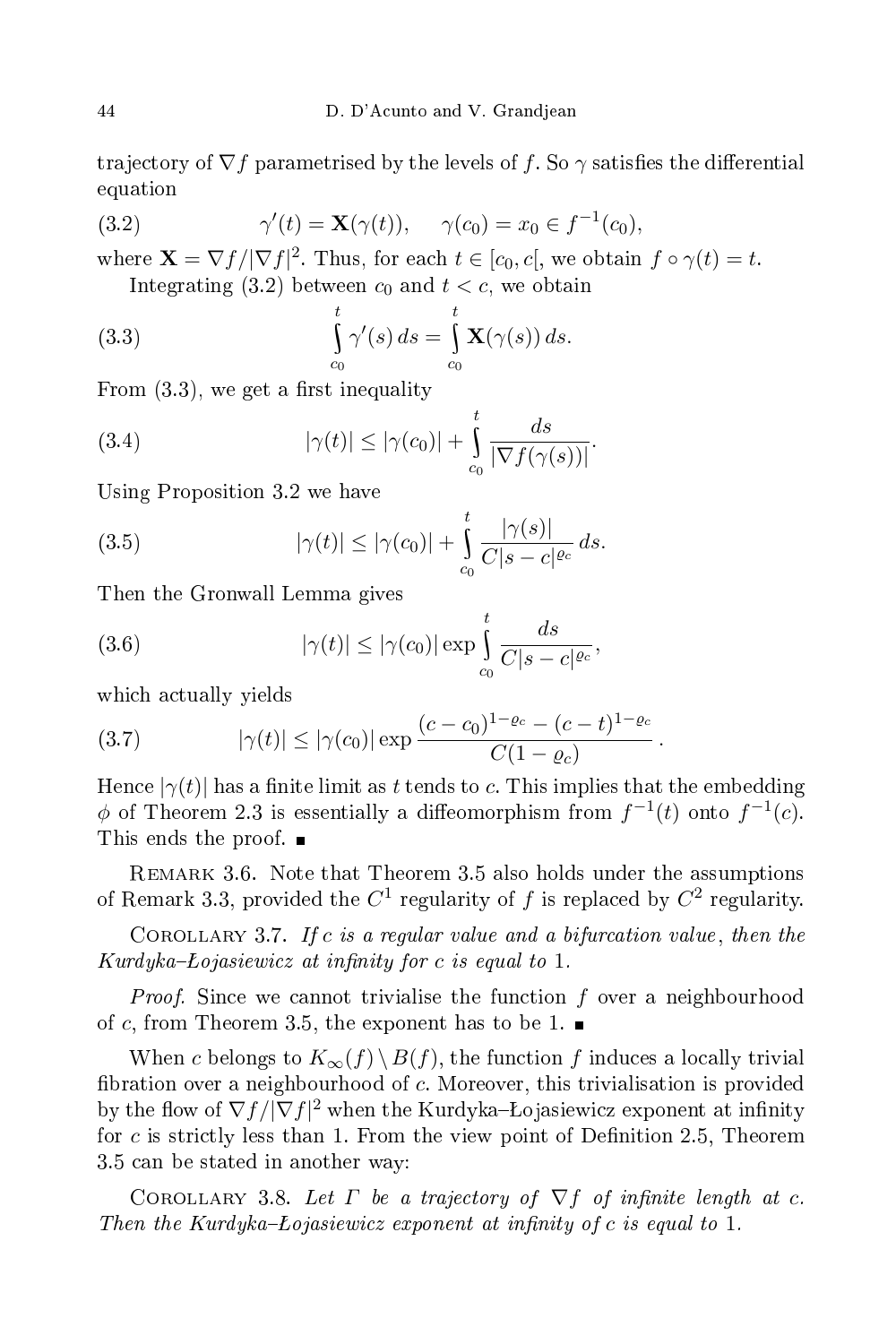4. Kurdyka–Łojasiewicz exponent of complex polynomials. Let  $f: \mathbb{C}^n \to \mathbb{C}$  be a complex polynomial. As mentioned in Section 2, we can define the set  $K_{\infty}(f)$  of asymptotic critical values, which is a finite subset of C ([Ti1]). Again, we write  $K(f) = K_0(f) \cup K_\infty(f)$ , the set of generalised critical values. If  $t \in \mathbb{C} \setminus K(f)$  then f is a locally trivial fibration over t  $([Ti1], [Ti2])$ .

There also exists an analog of the Embedding Theorem 2.3 in the complex case. Namely, if  $c \in K_{\infty}(f) \setminus K_0(f)$  and  $t \in \mathbb{C} \setminus K(f)$  then we have

THEOREM 4.1 ([D'A2]). There exists an embedding  $\varphi_{c,t}$  :  $f^{-1}(c) \rightarrow$  $f^{-1}(t)$ .

Let grad f be the polynomial vector field in  $\mathbb{C}^n$  whose components are  $(\partial f(z)/\partial z_1,\ldots,\partial f(z)/\partial z_1)$ , where  $z=(z_1,\ldots,z_n)$  is a system of coordinates in  $\mathbb{C}^n$ . Denote by  $||w||$  the norm of the complex vector  $w \in \mathbb{C}^n$ . The proof of Theorem 4.1 (see  $[D'A2]$  for details) combined with the proof of Proposition 3.2 gives

PROPOSITION 4.2. There exist  $C > 0$  and a rational number  $0 < \varrho \leq 1$ such that for sufficiently large  $||z||$  and sufficiently small  $|f(z) - c|$ , we have

$$
||z|| \cdot ||
$$
 grad  $f(z)|| \ge C|f(z) - c|^{\varrho}$ .

As before, the infimum of such exponents  $\rho$  is positive and rational. Again, we denote it by  $\rho_c$ , and call the Kurdyka-Lojasiewicz exponent at *infinity* of f for c.

The omplex situation is mu
h more rigid than the real one. When the function f has only isolated singularities at infinity, knowing  $\rho_c$  decides whether the regular value  $c$  is typical or atypical. Under this hypothesis, Parusiński proved that any asymptotic critical value is a bifurcation value [Pa], that is,  $B(f) = K_{\infty}(f) \cup K_0(f)$ .

THEOREM 4.3. Let  $f$  be a complex polynomial with only isolated singularities at infinity. A regular value  $c$  is a bifurcation value if and only if the Kurdyka–Łojasiewicz exponent at infinity  $\varrho_c$  is equal to 1.

*Proof.* If  $\varrho_c = 1$ , then c is an asymptotic critical value, and by Parusinski's result  $|Pa|$ , it is necessarily a bifurcation value.

Let c be a regular bifurcation value. So the embedding  $\varphi_{c,t}: f^{-1}(c) \to$  $f^{-1}(t)$  is not onto for any typical value  $t \in \mathbb{C}$ .

We identify  $\mathbb C$  with  $\mathbb R^2$  and write  $f = P + iQ$ , where  $P$  and  $Q$  are respectively the real and imaginary parts of  $f$ . We equip  $\mathbb{C}^n$ , when identified with  $\mathbb{R}^{2n}$ , with the usual Euclidean structure. Then  $\|\text{grad } f\| = |\nabla P| =$  $|\nabla Q|$ .

Assume now that  $\varrho_c < 1$ . Let  $c_0$  be a typical value of f such that the real line  $L \subset \mathbb{R}^2$  through  $c$  and  $c_0$  passes through no other generalised critical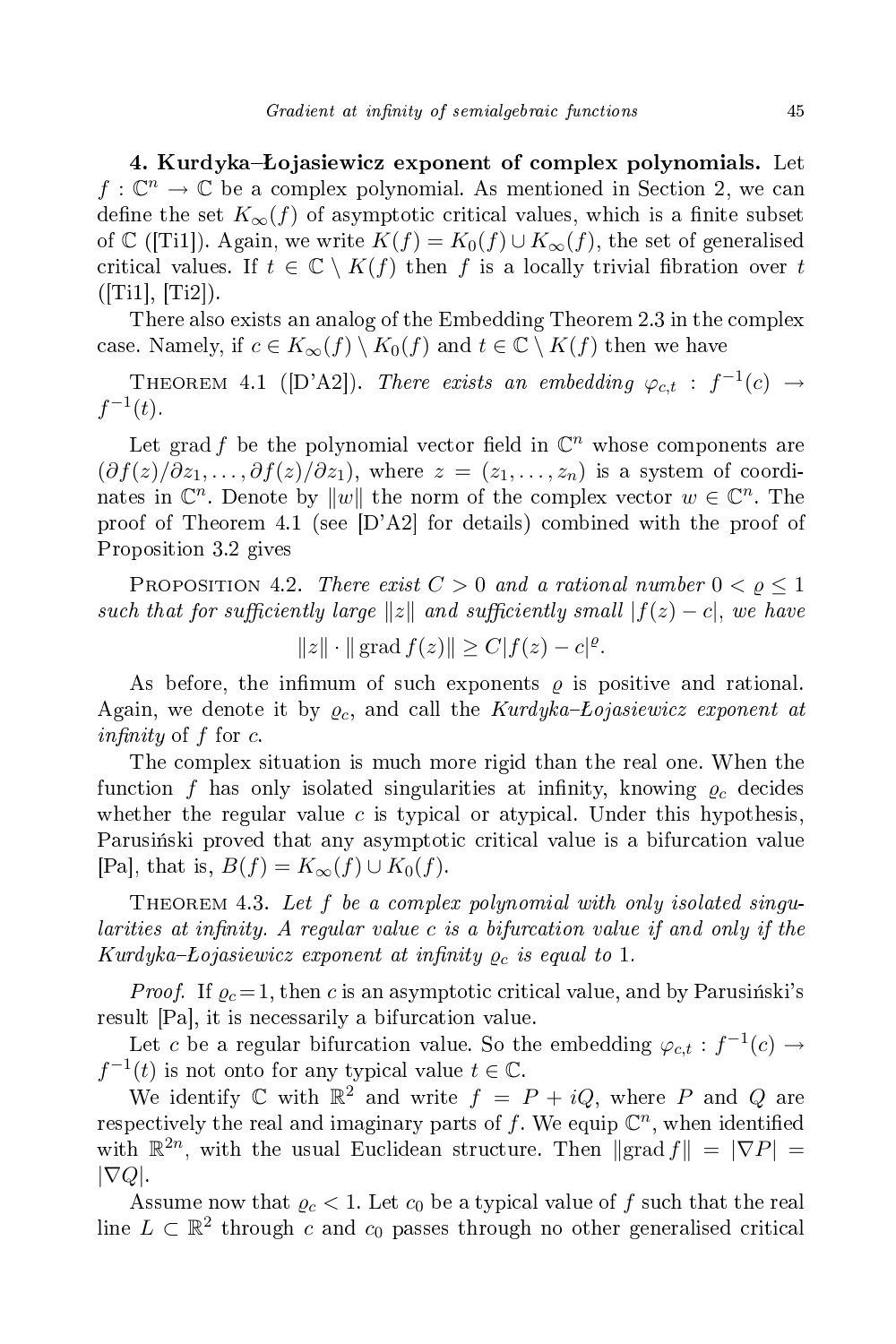value, that is,  $L \cap K(f) = \{c\}$ . Let  $V_L = f^{-1}(L)$ . This is a smooth real algebraic hypersurface of  $\mathbb{R}^{2n}$ . Let  $f_L$  be the restriction of f to  $V_L$ . The function  $f_L$  is thus a smooth semialgebraic function, so  $K_\infty(f_L)$  is finite. By definition,  $f_L$  is a submersion.

We endow  $V_L$  with the Riemannian structure induced by the Euclidean structure of  $\mathbb{R}^{2n}$  and denote by  $\nabla_{V_L}$  the gradient with respect to the metric induced on  $V_L$ . After a rotation in  $\mathbb{C} = \mathbb{R}^2$ , we can assume, writing  $c = a + ib$ , that the line  $L$  is  $\{y=b\},$  where  $(x,y)$  is a system of coordinates of  $\mathbb{R}^2.$  Then obviously  $V_L = Q^{-1}(b)$ , and since  $\nabla P$  and  $\nabla Q$  are orthogonal vector fields in  $\mathbb{R}^{2n}$ , we deduce that

 $\nabla_{V_L} f_L = \nabla_{V_L} (P_{|V_L}) = (\nabla P)_{|V_L}, \text{ so } || \text{grad } f(v) || = |\nabla_{V_L} f_L(v) |, \forall v \in V_L.$ From Remark 3.3, the Kurdyka-Łojasiewicz exponent of  $f_L$  at infinity for c, denoted by  $\varrho_c^L$ , is well defined, and we have just proved that  $\varrho_c^L \ge \varrho_c$ . If  $\varrho_c < 1$ , by Remark 3.6, the fibre  $f_L^{-1}(c)$  is diffeomorphic to  $f_L^{-1}(c_0)$ . Thus  $f^{-1}(c)$  is also diffeomorphic to  $f^{-1}(c_0)$ , which is impossible since c is a bifurcation value. Hence  $\rho_c = 1$ .

5. Examples. In this section we produce some examples that illustrate the results stated before. All the polynomials presented below have one asymptotic critical value. Each example describes a different phenomenon.

EXAMPLE 5.1 (Broughton example). Let

$$
f(x,y) = y(xy-1).
$$

We immediately find that f has no critical point. The set  $\{\partial_y f = 0\}$  is the algebraic curve  $\{2xy - 1 = 0\}$  and  $f(x, 1/2x) \to 0$  as  $x \to \infty$ , and  $0 \in K_{\infty}(f)$ . Estimating the function  $|x| \cdot |\nabla f(x)|$  along this half-branch at infinity shows that the Kurdyka–Lojasiewicz exponent at infinity  $\rho_0$  is equal to 1.

Since 0 is the only generalised critical value, we deduce  $B(f) = K_{\infty}(f) = \{0\}.$ Denoting by  $\phi_t$  the embedding of Theorem 2.3, we observe that the com-

plement of  $\phi_t(f^{-1}(0))$  in  $f^{-1}(t)$  is non-empty for all  $t > 0$ . Taking  $-f$  instead of f, we have a similar result for all  $t < 0$ .

In this example the following is true: in the upper half-plane, there is a unique integral curve of  $\nabla f$  which is of infinite length at 0.



Fig. 1. Phase portrait of  $\nabla f$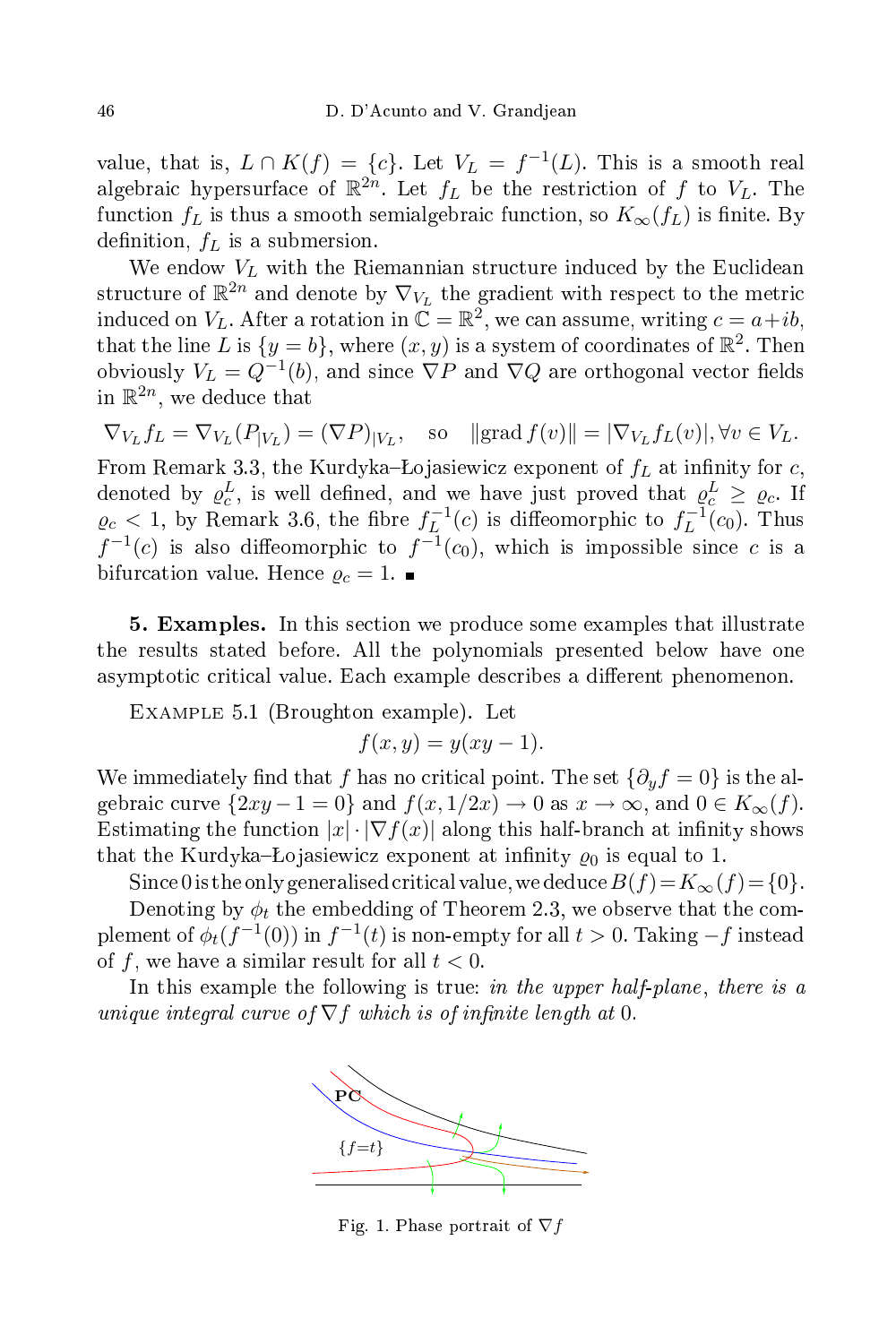Example 5.2 (King, Tibăr & Zaharia example). Let

$$
g(x, y) = -y(2x^2y^2 - 9xy + 12).
$$

This function induces a smooth locally trivial fibration (see [TZ, Proposition  $2.6$ .

We obtain  $K(g) = K_{\infty}(g) = \{0\}$ , and  $B(g)$  is empty. Any level  $\{-y(2x^2y^2)$  $-9xy+12$  = t} is homeomorphic to a line.

We compactify  $\mathbb{R}^2$  to  $\mathbb{RP}^2,$  with coordinates  $[x:y:z].$  The point  $[1:0:0]$ is the unique point at infinity of each fibre of g, and  $\{\partial_u g = 0\}$  is the union of the algebraic curves  $PC_1 := \{xy - 1 = 0\}$  and  $PC_2 := \{xy - 2 = 0\}$ . As in the Broughton example, estimating the function  $|x| \cdot |\nabla f(x)|$  along  $PC_1$ (or  $PC<sub>2</sub>$ ) shows that the Kurdyka–Lojasiewicz exponent at infinity for 0 is equal to 1.

For this function, there are infinitely many trajectories of infinite length at 0, meaning the trivialisation by the gradient near the value 0 is impossible.

Let  $PC_v = \{4xy - 9 = 0\}$  be the polar curve in the vertical direction. These three polar curves give enough information on the dynamics at infinity of the gradient field. A trajectory has at most one intersection point with each of the polar curves  $PC_*$  (with  $* = 1, 2, v$ ). The phase portrait of  $\nabla g$ is organised around two special integral curves (one between the x-axis and  $PC<sub>1</sub>$ , the other one between  $PC<sub>2</sub>$  and  $PC<sub>v</sub>$ ), which actually are branching points of the space of leaves of the foliation by  $\nabla g$ . For any level  $t > 0$ , the same kind of phenomenon occurs because of the symmetry of  $g$ .

A quick study of the signs of  $\partial_x g$  and  $\partial_y g$ , and the study of the inflection points of the tra je
tories give enough information to draw the phase portrait of Fig. 2.



Fig. 2. Phase portrait of  $\nabla g$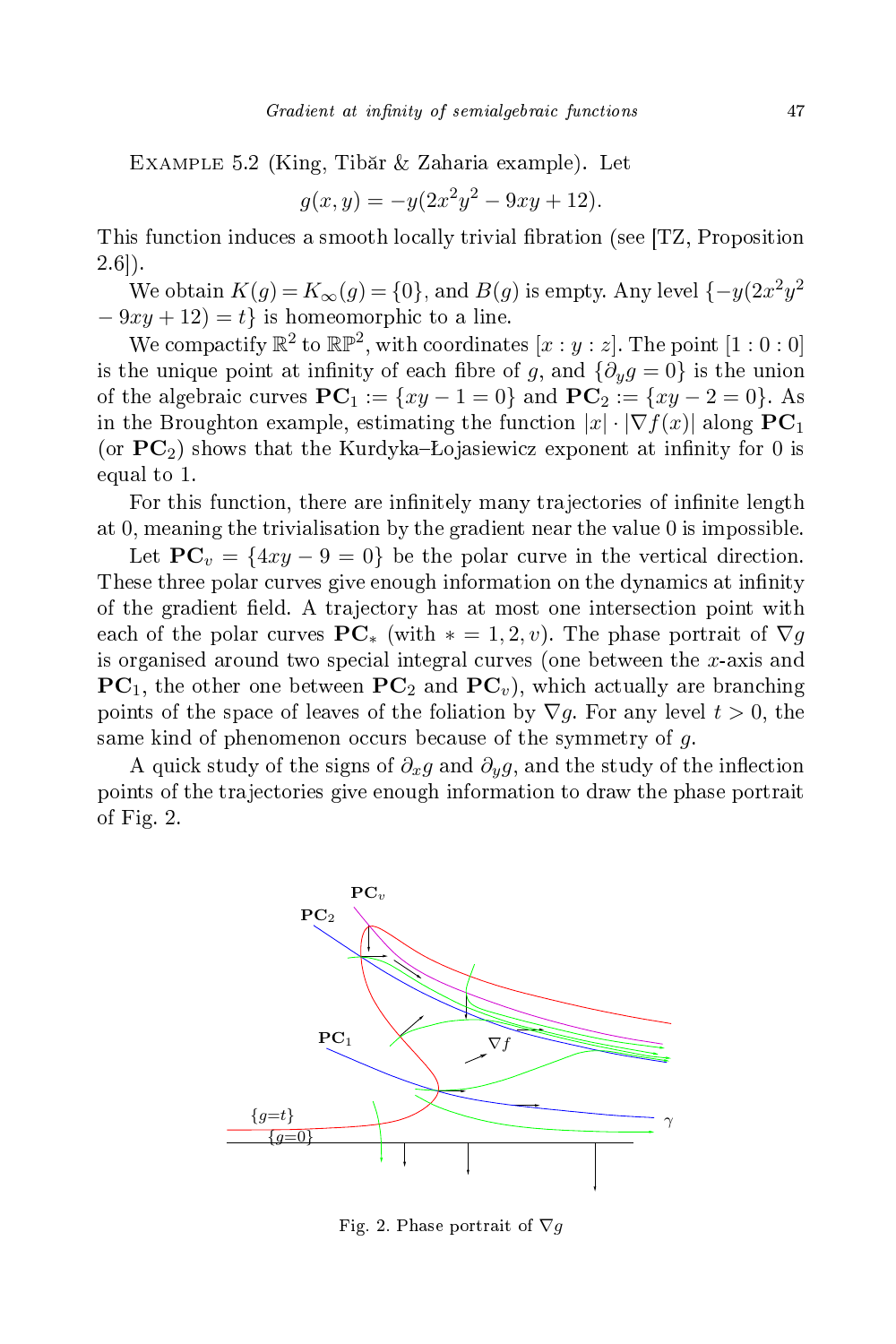EXAMPLE 5.3 (Parusiński example). Let

$$
h(x, y) = y^{11} + (1 + (1 + x^2)y)^3.
$$

Each fibre of this function is homeomorphic to a line. Hence, by [TZ, Proposition 2.6, h is a locally trivial fibration. On the curve  $\mathbf{PC}_v := \{ \partial_x h = 0 \} =$  $\{1+(1+x^2)y=0\}$ , we see that 0 belongs to  $K_{\infty}(h)$ . Moreover we find that  $K(h) = K_{\infty}(h) = \{0\}.$ 

We compactify  $\mathbb{R}^2$  to  $\mathbb{RP}^2$ , with coordinates  $[x:y:z]$ . Each fibre of  $h$ admits  $[1:0:0]$  as a unique point at infinity.

In this example, the gradient field realises the trivialisation.

The gradient vector field of  $h$  is given by

$$
\nabla h(x,y) = 6xy(1+y+x^2y)^2 \frac{\partial}{\partial x} + (11y^{10} + 3(1+x^2)(1+y+x^2y)^2) \frac{\partial}{\partial y}.
$$

Note that any level  $h^{-1}(t)$ , with  $|t| \ll 1$ , is actually the graph of some function  $x_t$  of y, and we have

$$
x_t(y) = \sqrt{\frac{t^{1/3} - 1 - y}{y}} + \text{h.o.t.} \simeq \frac{k(t)}{y^{1/2}},
$$

with  $k(t) < 0$ .

Let  $\varrho_0$  be the Kurdyka-Łojasiewicz exponent at infinity for 0. Let G be any semialgebraic curve along which h is negative and tends to 0. The curve G is the graph of a function, say  $\kappa$ , of the variable x. Thus we must have  $\kappa(x) \sim -x^{\nu}$  for a rational number  $\nu < 1$ . We assume  $x \gg 1$ .

If  $\nu \neq -2$ , it is easy to verify that

$$
|(x,\kappa(x))| \cdot |\nabla h(x,\kappa(x))| \ge x^3.
$$

Thus the Kurdyka–Lojasiewicz exponent along any such curve is nonpositive.

Assume  $\nu = -2$ . Then we deduce  $\kappa(x) \simeq -x^{-2}$ . So there exists  $\eta > 1$ such that  $\partial_x h(x,\kappa(x)) \sim x^{-\eta}$ , thus  $\partial_y h(x,\kappa(x)) \geq 3x^{3-\eta}$ , and so

$$
|(x,\kappa(x))| \cdot |\nabla h(x,\kappa(x))| \simeq x \partial_y h(x,\kappa(x)).
$$

We can verify that there is a positive constant  $C$  such that:

(1) if  $\eta \geq 23$  then

$$
x\partial_y h(x,\kappa(x)) \ge C|h(x,\kappa(x))|^{19/22};
$$

(2) if  $\eta \in |47/3, 23|$  then

$$
x\partial_y h(x,\kappa(x)) \ge C|f(x,\kappa(x))|^{(4-\eta)/22} \ge C|h(x,\kappa(x))|^{19/22};
$$

(3) if 
$$
\eta \in ]1,47/3]
$$
 then  
\n $x \partial_y h(x,\kappa(x)) \ge C |f(x,\kappa(x))|^{(8-2\eta)/(3-3\eta)} \ge C |h(x,\kappa(x))|^{2/3}.$